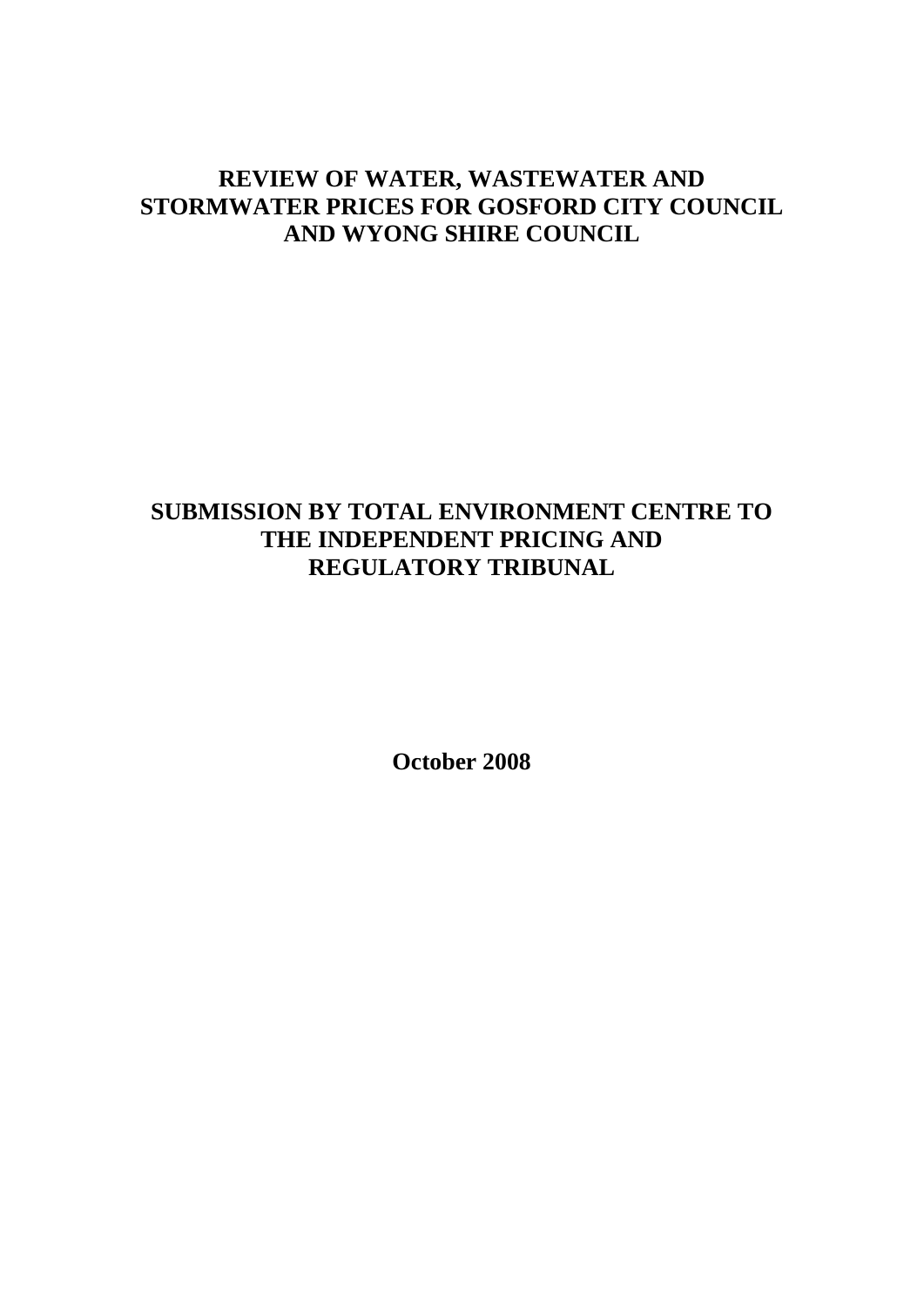# **INTRODUCTION**

Total Environment Centre (TEC) welcomes the opportunity to contribute to the Independent Pricing and Regulatory Tribunal (IPART) review of water, wastewater and stormwater prices for Gosford City Council and Wyong Shire Council.

TEC is strongly opposed to the proposed Tillegra Dam on the Williams River as a supply option for the Hunter and Central Coast. As detailed below, Tillegra Dam is not required to secure supply for the Central Coast. Our submission to the review of Hunter Water Corporation (HWC) prices will also detail reasons why Tillegra Dam is not required to supply the Hunter. In view of this TEC does not believe that the Tribunal should make any provision for recovering the costs of Tillegra Dam in the setting the next price path for Gosford and Wyong Councils or for HWC.

# **REVENUE REQUIREMENTS**

#### **Capital expenditure**

TEC welcomes proposed capital expenditure on stormwater harvesting at Porters Creek, the Gosford Water Factory and Woy Woy water recycling project. We urge the Councils and IPART to investigate additional opportunities for recycling.

#### **Demand management**

TEC recognises that the Councils have invested significantly in demand management initiatives since the last determination as part of their drought response. We are concerned, however, by the self congratulatory tone of the Councils' submissions in this regard. While acknowledging and welcoming the Councils' current initiatives we believe that additional opportunities exist for demand management that should be pursued in the upcoming determination period.

We note that there is a 50% probability of the system recovering to 47% by 2011 and that based on this it is estimated that water restrictions will be progressively eased until 2011/12 when they will be removed.

The draft WaterPlan 2050 strategy (Gosford-Wyong Councils' Water Authority, 2006a) proposed permanent water savings conditions to be introduced when current restrictions are lifted, including restricting garden watering between 10am and 4pm, banning hosing of paths without permits and mandatory use of trigger hoses for car washing.

The adopted WaterPlan 2050 strategy (Gosford-Wyong Councils' Water Authority, 2006b), however, contains no reference to permanent water savings rules. Given the Councils' own data reveals a significant chance of supplies recovering to the point where restrictions are lifted within the next price period we strongly believe that permanent water savings rules should be applied once current restrictions are lifted. We also believe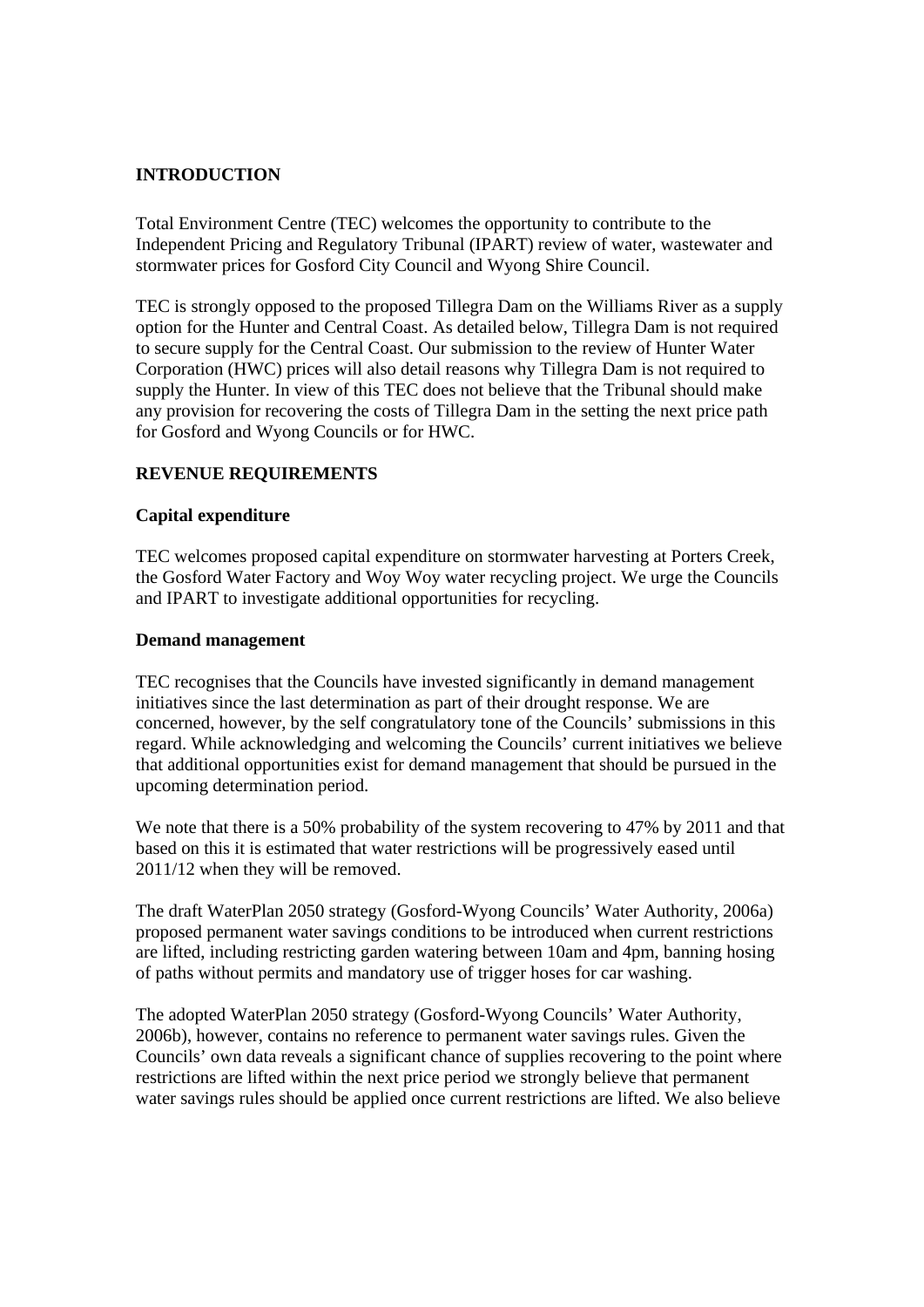that the ban on hosing of paths proposed in the draft WaterPlan 2050 strategy should be extended to all hard surfaces and that there be no provision for permits to allow such use.

Adopting such permanent water savings rules would bring Gosford and Wyong Councils into line with Sydney Water Corporation and other Australian cities such as Melbourne and Adelaide. With Central Coast water users having adjusted to restrictions and adopted more efficient water use practices it would be senseless to abandon these gains by reverting to an unrestricted regime and wasteful consumption patterns once storage levels recover. Failure to introduce these rules indicates that the Councils are not currently pursuing best practice demand management.

TEC also recommends relaxing security of supply criteria to ensure that higher level restrictions are introduced earlier (i.e. at higher storage levels). Imposing restrictions to deal with drought scarcity is a more sustainable and economically responsible response than attempting to create a 'drought proof' supply that will ensure that higher level restrictions are never or rarely introduced. We note the comment in the draft WaterPlan 2050 strategy that "in most instances, demand management actions have proven to be more cost effective than increasing supply" (Gosford-Wyong Councils' Water Authority, 2006a). We concur with this view and strongly recommend that restrictions be viewed as a logical and responsible response to drought scarcity and a means of preventing unsustainable and expensive supply augmentation.

Wyong Council's submission indicates that, following improvement in supply levels in December 2007, Wyong Council initiated an aggressive mains flushing program to improve water quality (Wyong Shire Council, 2008). While Gosford City Council's submission indicates that approximately 10ML/a has been saved by reusing this water for non-potable use (Gosford City Council, 2008) it is not clear what proportion of water used for mains flushing and reservoir cleaning this represents. We urge the Tribunal to ascertain whether there are additional opportunities for reuse of water used in mains flushing and reservoir cleaning operations.

# **Supply security**

TEC notes that Gosford and Wyong Councils have adopted a range of measures for both immediate drought recovery and long term water supply security including the Mardi-Mangrove link. This link forms the major element of the WaterPlan2050 Strategy. As noted in the Councils submissions this strategy will secure supply to the Central Coast for 45 years (Gosford City Council, 2008; Wyong Shire Council, 2008). The Mardi-Mangrove link was chosen following an extensive process of assessing the costs and benefits of various water supply options and inviting public comment.

TEC believes that the selected option is inferior to recycling options that were considered as part of the WaterPlan 2050 Strategy in terms of cost and environmental impact, in particular, options to use recycled water for environmental flow substitution or indirect potable reuse into Mardi Dam. We note also that these recycling options would secure supply for until 2042 (environmental flow substitution) or 2052 (indirect potable reuse)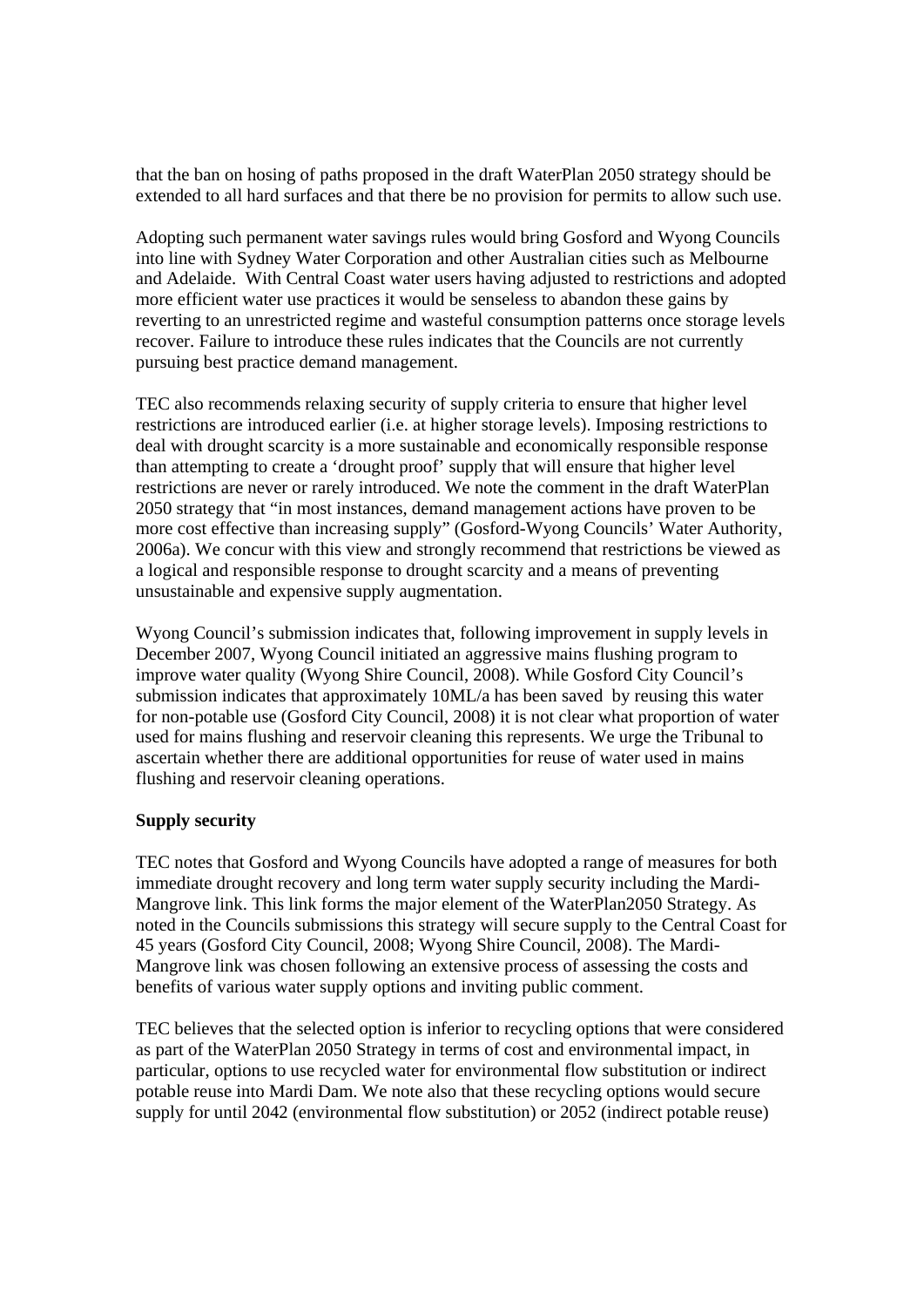compared to 2047 for the Mardi-Mangrove pipeline (Gosford-Wyong Councils' Water Authority, 2006a).

We note, however, that it is superior to other options considered including Tillegra Dam and construction of a permanent desalination plant. We note also that the proposed link offers a faster supply recovery time than Tillegra Dam and desalination options (Gosford-Wyong Councils' Water Authority, 2006).

# **Tillegra Dam**

As stated in the introduction to this submission TEC rejects the necessity to construct Tillegra Dam to supply the Central Coast or the Hunter. It is clear that the proposed Mardi-Mangrove link and other components of the WaterPlan 2050 strategy will secure supply to the Central Coast for 45 years at considerably lesser cost and environmental impact. Our submission on Hunter Water Corporation prices will detail why Tillegra Dam is not required for the Hunter.

We note that the NSW Government has directed the Tribunal to consider the "efficient costs" of Tillegra Dam. We note also the Tribunal's comment that this has the implication of limiting the review of costs to assessing whether the projects are being undertaken in the most cost effective way possible (IPART, 2008).

This is a travesty of the IPART process. Any valid consideration of efficient costs should, in the first instance, consider the need for Tillegra Dam. TEC is convinced that the Tillegra Dam could not withstand such scrutiny.

The Government's direction thus has the effect of precluding the Tribunal from conducting a thorough, rigorous assessment of the Tillegra Dam and whether it is an appropriate water management option. This represents a serious undermining of the integrity of the IPART process and of the Tribunal's independence.

TEC sees no justification for including the costs of constructing and operating Tillegra Dam in prices for Gosford and Wyong Councils or Hunter Water Corporation.

TEC is deeply concerned by the Tribunal's suggestion that "given that Tillegra Dam is now going ahead, and that there has been a recent augmentation of the Hunter to Central Coast water pipeline, a potential consideration for this review is whether expenditure on the Mardi-Mangrove Link is necessary (and hence efficient) at this time, or whether it would be more efficient to delay construction of this link until the next major supply augmentation measure for the Hunter and Central Coast is required" (IPART, 2008).

This suggestion cannot be allowed to go unanswered. It should be noted that Tillegra Dam has not been approved. At the time of completing this submission no EIS for the project had been placed on exhibition. It is disturbing that the Tribunal would assume that Tillegra Dam is proceeding prior to exhibition of the EIS and planning assessment.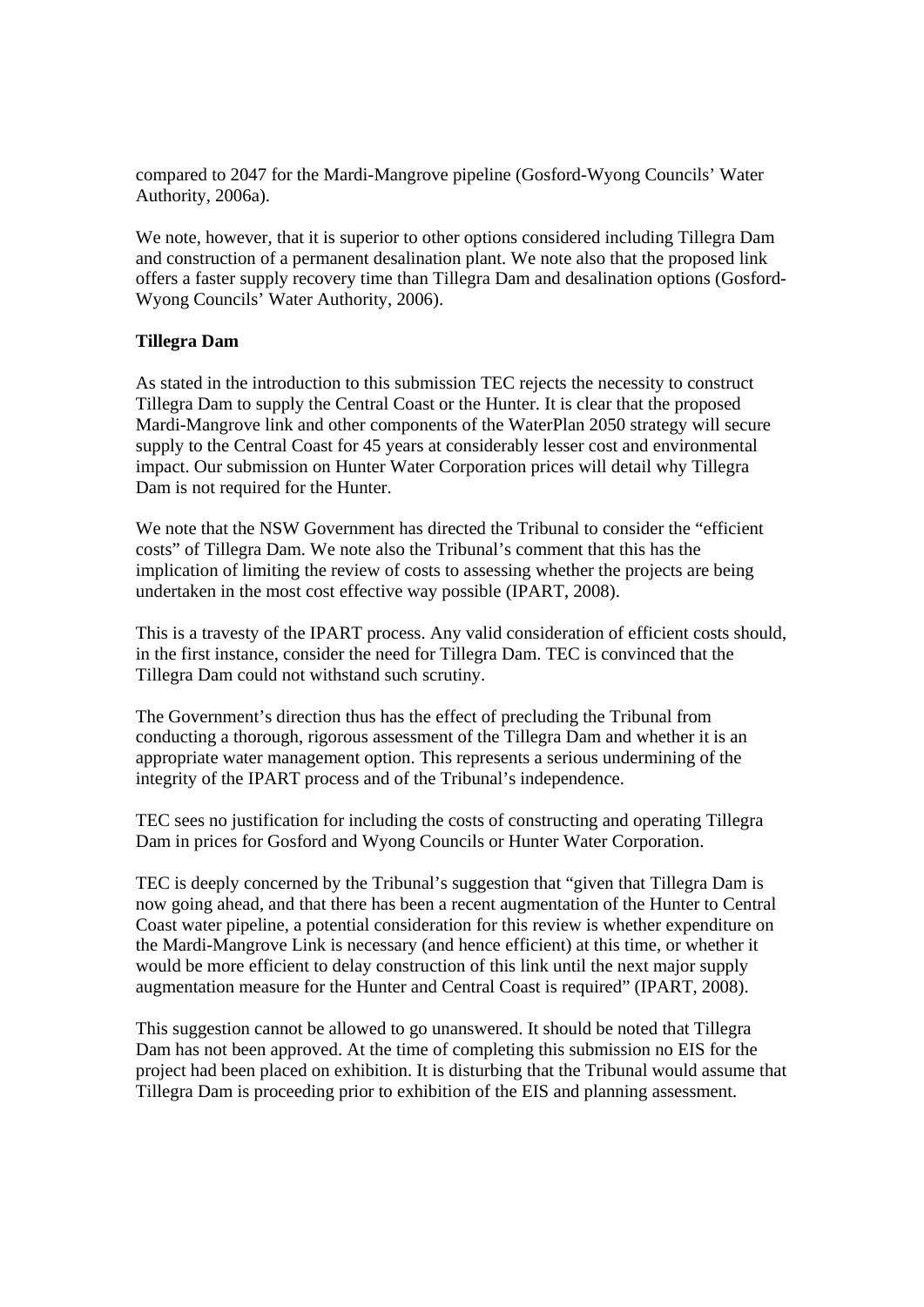It should also be noted that the Mardi-Mangrove link was selected as the preferred option for securing supply on the Central Coast following an extensive assessment of various options (including Tillegra Dam) and public consultation and that \$80 million in Federal funding has been committed. Not proceeding with the link in favour of Tillegra Dam would effectively force the Central Coast to abandon a strategy chosen after extensive public consultation and assessment in favour of a more expensive and environmentally damaging option. Furthermore, the Mardi-Mangrove link provides a faster supply recovery period than Tillegra Dam.

# **Recycled water schemes**

TEC supports the Tribunal's pricing guidelines for water agencies to use in calculating recycled water prices. In particular, we endorse the principle that water utilities should be able to recover avoided costs attributable to water recycling schemes from the broader customer base (IPART, 2008).

TEC supports the Councils' recycling initiatives but believes more effort should be made to increase the quantity of effluent recycled. As stated elsewhere in this submission, we urge the Councils and IPART to seek additional opportunities for effluent reuse.

# **Output measures**

TEC believes that the Tribunal's proposed output measures provide a useful means of assessing the Councils' performance in relation to capital and operating expenditure, however, we believe they are too narrowly focussed and do not allow measurement of demand management and recycling activities. We urge the Tribunal to adopt output measures for demand management and recycling. These should be both qualitative (i.e. adequacy of strategies) and quantitative (volume of water saved/recycled) in nature.

# **PRICE SETTING**

# **Determining appropriate water sales**

The Tribunal's issues paper indicates that it is seeking detailed information from the Councils in relation to forecast water sales. We note that in both the 2005 and 2006 determinations the Tribunal engaged consultants to review the data submitted by the Councils (IPART, 2008).

We urge the Tribunal to repeat this process to determine the robustness of the Councils' forecasts. This analysis should also consider the adequacy of demand management initiatives. Calculation of appropriate water sales should be based on the Councils pursuing best practice demand management. As noted above, TEC is not convinced that the Councils are pursuing best practice demand management in relation to the use of permanent water savings rules or in the proposed levels at which restrictions will be eased.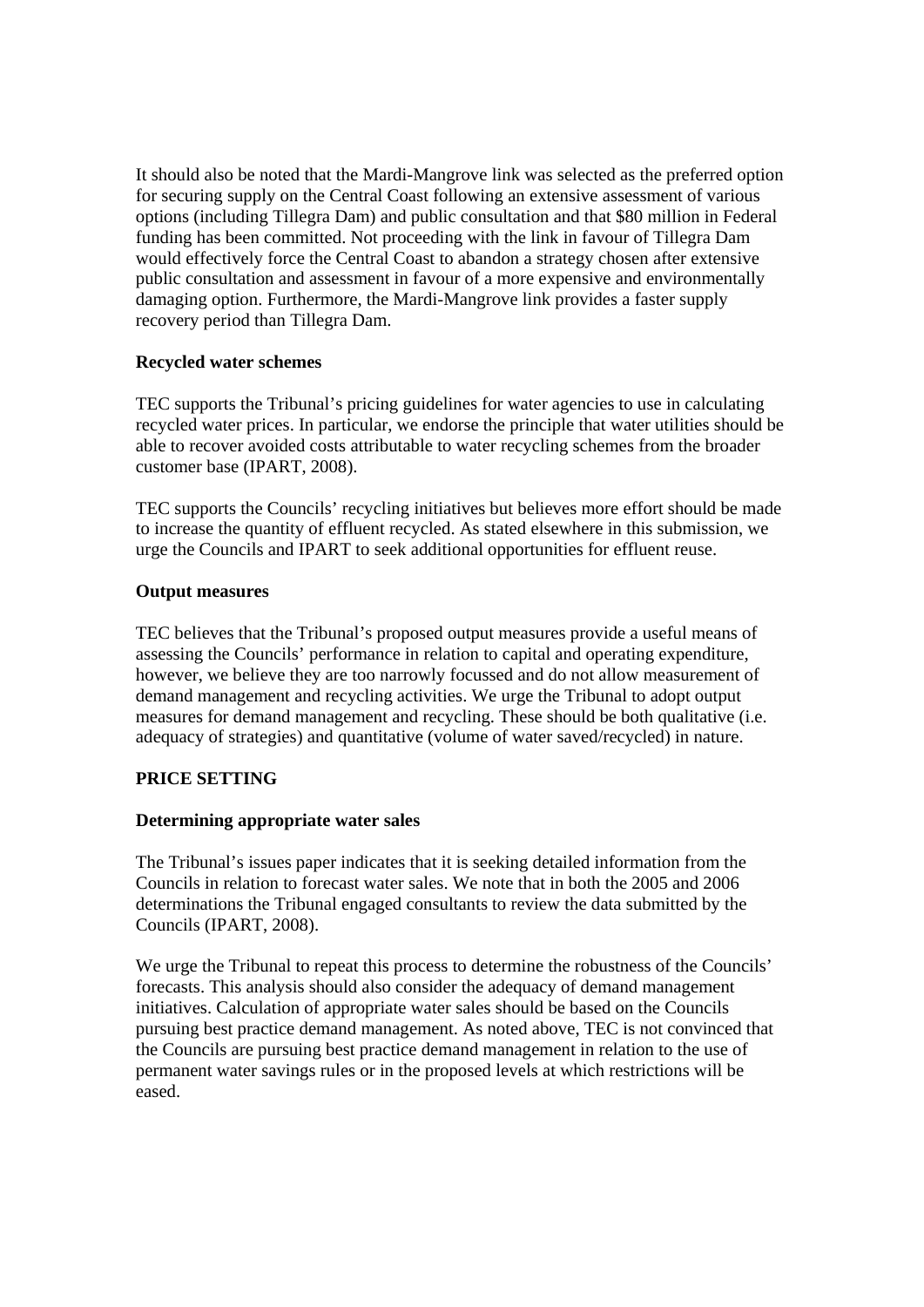TEC recognises that the total water sales over the price period will be heavily influenced by the level of restrictions in place over the determination period. Should the level of restrictions differ markedly from those forecast by the Councils there may be a significant variation between forecast and actual consumption. In view of this we see merit in the proposal by Gosford City Council that the Tribunal adopt a similar mechanism to that applied for Sydney Water Corporation, Hunter Water Corporation and the Sydney Catchment Authority i.e. where consumption varies by more than ten percent above or below forecast levels the Tribunal may adjust the revenue requirement for the subsequent determination (Gosford City Council, 2008).

# **Length of determination period**

TEC notes that the Tribunal is proposing a four year determination period from 1 July 2009 to 30 June 2013 (IPART, 2008). This period is supported by both Gosford and Wyong Councils (Gosford City Council, 2008; Wyong Shire Council, 2008). Assuming that forecast water sales by the Councils are found to be accurate TEC believes that a four year determination period would be appropriate.

# **Price structures**

TEC supports the use of a two part tariff approach for Gosford and Wyong water and wastewater charges. We are concerned, however, by the reliance on a high level of fixed charges. We note that the current prices proposed by the Councils would maintain a very high fixed charge component. TEC believes that this continued reliance on a high level of fixed charges reduces the resource conservation signal to customers and diminishes customers' ability to control the size of their bills. This provides stronger incentives to customers to reduce consumption and invest in measures such as rainwater tanks and more efficient appliances.

In previous submissions to the Tribunal TEC has strongly advocated the introduction of inclining block pricing and a reduction in fixed charges for metropolitan water agencies to provide a clear signal to customers of the need to reduce water use to sustainable levels. In particular we welcome the potential of second tier prices to target discretionary water use and hence provide a strong incentive for high volume users to moderate nonessential water use.

TEC strongly believes that the inclining block tariff model and a reduction in fixed charges should be applied to prices for Gosford and Wyong Councils. In their submission to the 2004 price review Wyong Council acknowledged that there is merit in investigating this (Wyong Shire Council, 2004) and supported the proposals by both Gosford and Wyong Councils to increase the proportion of water revenue attributable to usage charges.

Gosford City Council's submission to the 2005 review stated that in September 2005 Council resolved to support an inclining block tariff structure but that logistical issues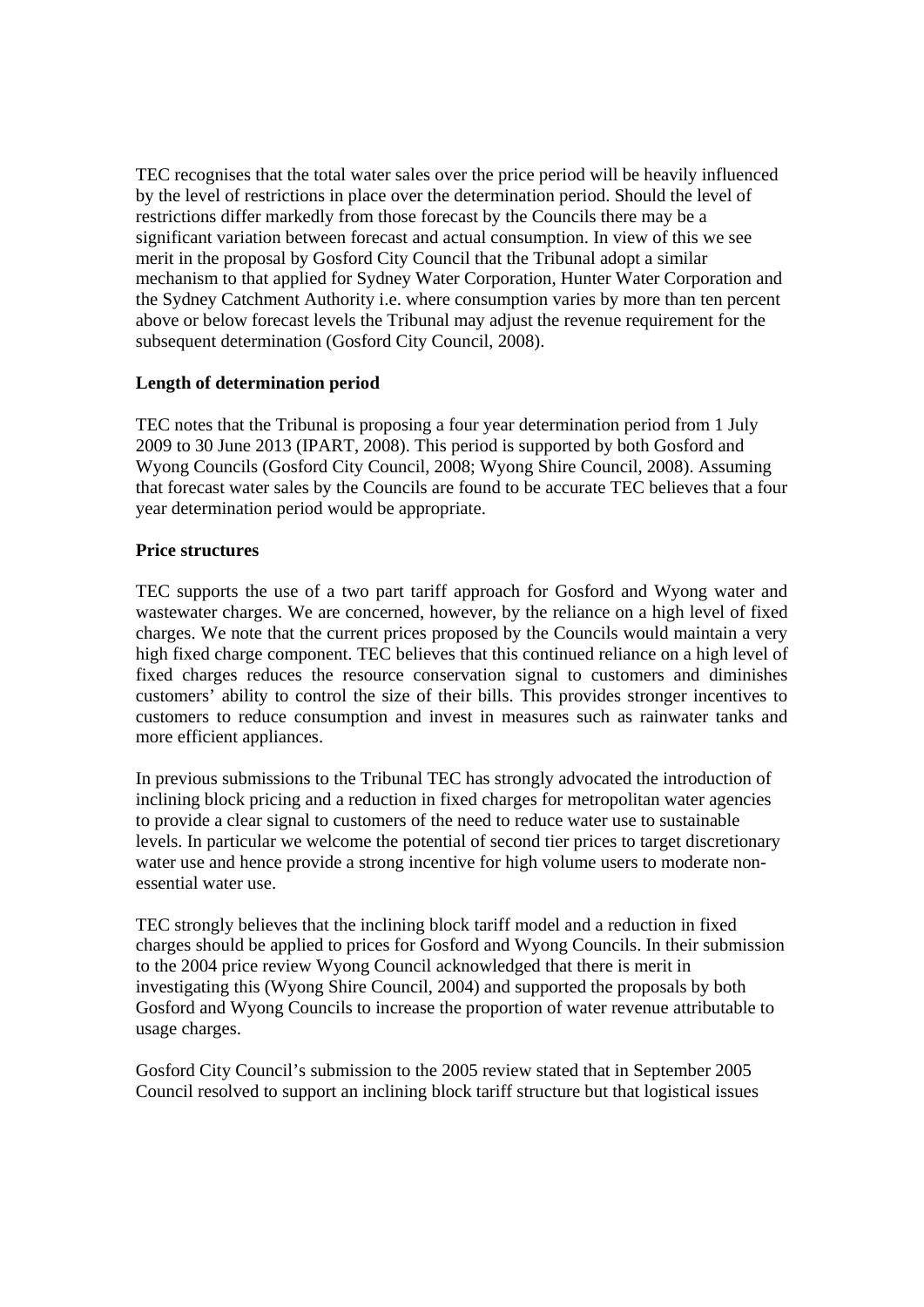needed to be addressed to allow such a structure to be introduced (Gosford City Council, 2005).

In view of this, we are surprised that neither Council proposes to introduce inclining block tariffs in their submissions to the present review. TEC remains convinced that both Councils should move to an inclining block tariff structure with reduction in fixed charges as important demand management measures. We urge the Tribunal to adopt a bold approach and institute this essential reform.

# **Scarcity pricing**

TEC sees little merit in applying scarcity pricing to Gosford and Wyong Councils.

Advocates of scarcity pricing ignore the importance of conserving water both during droughts and in periods of abundant supply.

Scarcity pricing is most applicable for situations where supply is provided by 'run of river' type operations with little or no storage capacity. In such situations there is no capacity to maintain storage levels to provide a buffer against later drought conditions.

Reliance on scarcity pricing would allow more affluent customers to simply buy their way out of the obligation to conserve water. Application of water restrictions provides a more equitable approach and ensures that the burden of conserving water is shared more equally across all sections of the community.

TEC concurs with the Tribunal's comment that water restrictions appear to have broad community acceptance (IPART, 2008). This is indicated by the high level of compliance with restrictions in both the Sydney Water Corporation and Gosford/Wyong areas of operation.

Furthermore, restrictions have a valuable role to play in changing behaviour. As noted in Wyong Council's submission communities' water usage habits change slowly when restrictions are eased (Wyong Shire Council, 2008). It is interesting to note that despite restrictions being relaxed from level 4 to level 3 on 30 March 2008 actual demand reduction increased from 32.0% to 35.0% (Gosford City Council, 2008). While this may partly be explained by increased rainfall reducing the need for outdoor watering it is clear that there has been a significant behavioural shift amongst Central Coast water users.

# **Wastewater charges**

In their submissions to the Tribunal both Gosford and Wyong Councils propose continuation of fixed sewerage service charges for residential properties and a combination of access charge and usage charges (based on metered water use with discharge factor applied) to non-residential customers (Gosford City Council, 2008; Wyong Shire Council, 2008).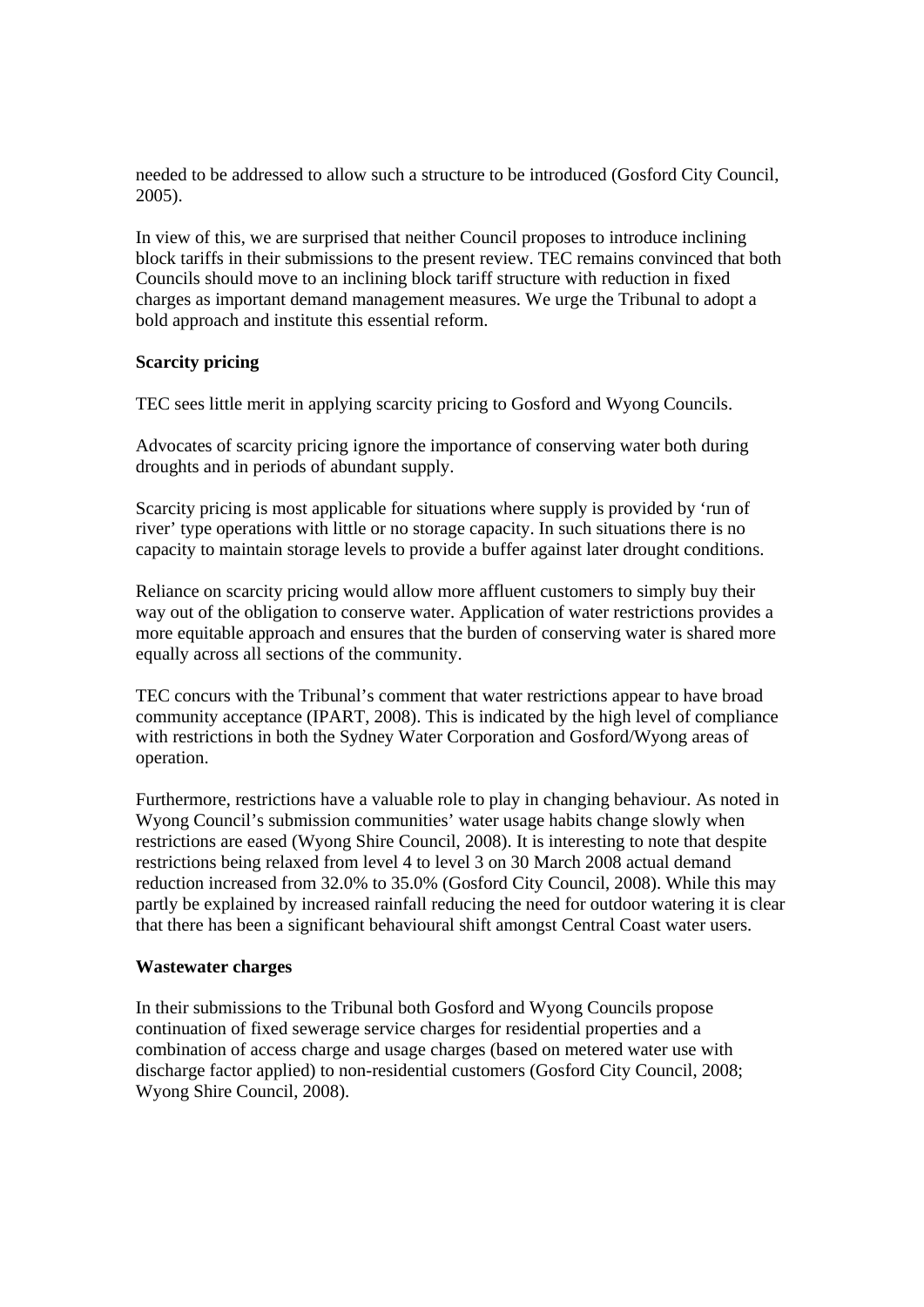TEC sees no reason why sewerage usage charges should not be applied to both residential and non-residential customers. Large fixed charges for sewerage services significantly reduce the control that customers can exercise over the size of their bills. The result is reduced incentive to adopt more efficient appliances and water use strategies, thus eroding the resource conservation signal sent by water usage charges.

TEC also believes that wastewater charges should not only reflect the economic costs of transporting and treating effluent, but also the environmental costs of discharging effluent to receiving waters. To reflect the greater environmental costs imposed by those who discharge higher volumes of effluent and in accordance with the principle of polluter pays, usage charges should be applied to sewerage services.

Reducing pressure for supply augmentation is not the only goal or benefit of demand management. Reducing demand for water will also reduce the volume of effluent discharged to the sewerage system and thus lessen environmental impacts. In this context it is appropriate that volume pricing for wastewater form part of overall demand management strategies.

TEC recognises that this approach has limitations in that it is difficult to meter domestic wastewater discharge. In the absence of any means of metering discharge it is necessary for usage charges to be linked to water consumption.

It is clearly not appropriate for discharge factors to be set at 100% given that most customers do not discharge all their water into the sewer. The discharge factor should therefore be set at a reduced level such as the 50% factor used by Hunter Water for residential customers. We note Hunter Water's comment in it submission to the 2004 price review that for most properties this represents a conservative assessment of the volume discharged to the sewer (HWC, 2004).

While clearly not a perfect system, we strongly believe that it represents a superior approach to present pricing arrangements. It is true that such a pricing structure does not take into account the possibility that the amount discharged to the sewer may vary from property to property. It is clearly fairer, however, than a simple fixed service charge which reduces the capacity for customers to control their bills and effectively subsidises high users at the expense of more water efficient customers.

In order to make such a pricing structure more accurately reflect the contribution of flats and units the discharge factor for such properties should be set at a higher level

TEC believes that the Tribunal should also direct the Councils to investigate mechanisms that would more accurately reflects the contribution of each customer to the sewerage system such as wastewater metering, or charging according to property size and land use or refining discharge factors. Such a system should also include rebates for customers who can demonstrate that they have reduced their contribution to the sewerage system (and thus the environmental costs of effluent disposal) through the installation of water efficient devices and improvements to private service lines.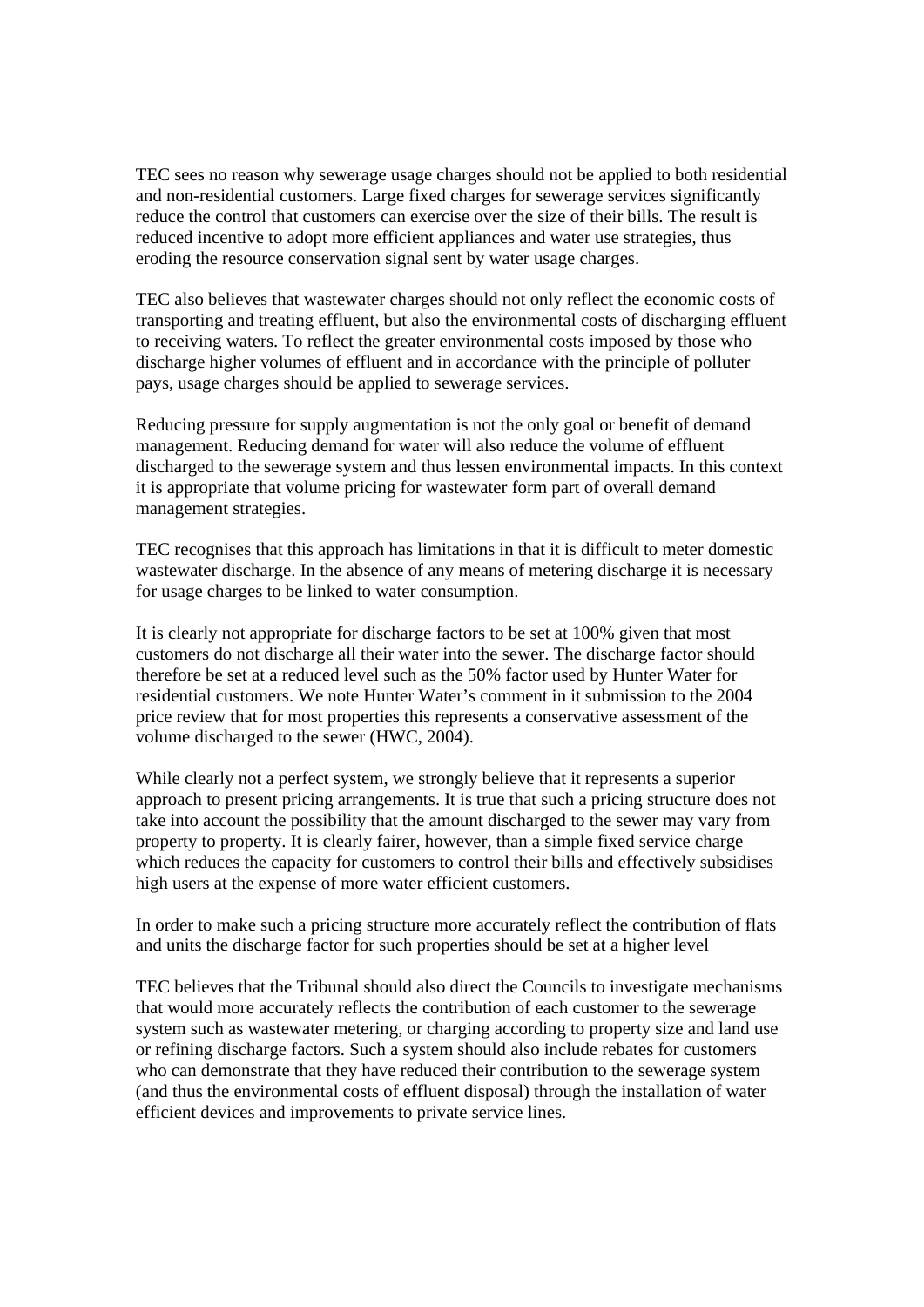#### **Stormwater charges**

TEC notes that both Councils are proposing the use of fixed charges to recover costs of providing stormwater services. We believe that this approach is seriously flawed.

TEC believes that stormwater charges should, as far as possible, be catchment based and linked to environmental impacts. In this respect charges should be reflective of the amount of stormwater a property contributes to the drainage system (i.e. linked to the total area of impervious surfaces on each property as this determines stormwater runoff to a significant extent).

Pricing should also provide rebates for customers who install on site stormwater management facilities such as retention basins and stormwater recycling (i.e. rainwater tanks). This would act as a powerful incentive for developers and property owners to embrace water sensitive urban design features.

To prevent hardship that may occur as a result of basing charges entirely on the contribution of a property to the stormwater system, TEC advocates a two-part tariff with a fixed service charge and a sliding scale of area based charges. This would reflect the fact that all customers benefit to at least some extent from drainage works, whether or not their property is directly affected while still providing strong polluter pays signal.

To ensure that the Councils carry out required stormwater and environmental improvement works, funds raised from stormwater charges should be equivalent to expenditure. Any revenue in excess of current capital expenditure (where that expenditure is necessary and environmentally responsible) should be quarantined and directed to reducing the volume and improving the quality of water carried in drainage systems. Targets for both quality and quantity of stormwater should be established based on the hydraulic capacity of catchments rather than the hydraulic capacity of drains. Such targets should include requirements to restore and rehabilitate a minimum length drainage canals to more natural, stream habitat.

In determining the revenue requirements of the Councils and appropriate charges for stormwater we urge the Tribunal not to provide Councils with funding that will simply be used to fund environmentally damaging hard engineering approaches such as channelisation and sealing of natural watercourses. Conversely, projects which seek to adopt a more enlightened approach and which will actively reduce urban run off or improve stormwater quality should be regarded as worthy of immediate support and provision made to ensure that charges provide an adequate level of funding.

# **REFERENCES**

Independent Pricing and Regulatory Tribunal (2008) "Review of Water, Wastewater and Stormwater Prices for Gosford City Council and Wyong Shire Council from 1 July 2009. Water - Issues Paper", IPART.